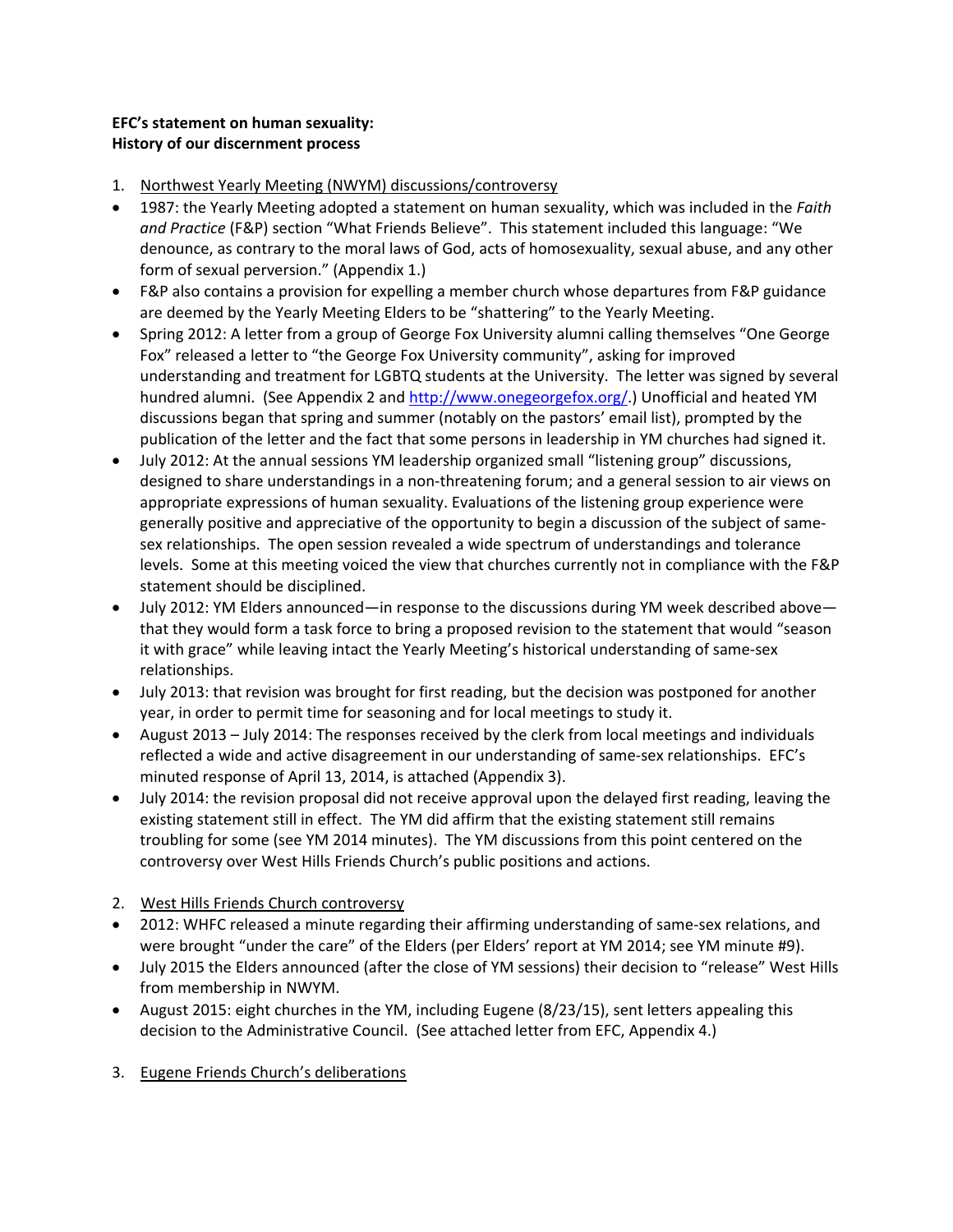- August 23, 2015: EFC, in a meeting for worship and business, approved a minute authorizing sending a letter to the YM Administrative Council, appealing the release of West Hills by the YM Elders. This meeting reflected a diversity of views on the matter, and finally produced a very brief letter based largely on procedural matters (see appendix 4).
- September 2015: in a meeting for worship and business, a letter was read from Marie and Karla identifying their relationship as a 36-year long "committed, loving relationship" between two life partners. They asked that we make a decision about our willingness for them to continue in leadership, in light of the nature of their relationship ["in light of the West Hills decision by the NWYM Board of Elders and some statements made at our August 23rd business meeting, it is clear to us that the time has come for you to decide if Karla and I may continue in the roles we gave been called to in this church."]
- September (October?) 2015: at a meeting for worship and business we approved a minute affirming them in their leadership roles, Karla as Clerk of Stewards, and Marie as Clerk of Elders, through the end of their terms.
- Following this decision, which was controversial, several members decided to leave EFC.
- The decision was reported to NWYM Elders, who appointed a subcommittee to "come alongside" EFC in the continuation of this continuing discernment process.
- Fall 2015: the EFC Elders developed a plan for a process for the congregation to carefully discern God's continuing leading in the matter of same-sex relationships in the context of EFC's life and ministry. This process may be seen both as a continuation of the deliberations concerning Karla's and Marie's leadership (to see if we wished to make a statement with general applicability, along the lines of the affirmation we had made in their particular cases); and also as part of the church's preparation for seeking a new pastor following Clyde's retirement in spring 2018.

# 4. EFC's discernment process

- Book study: EFC Elders identified four books that we would read and discuss as a congregation, to draw out and process the important issues and understandings that posed difficulties in finding unity about a shared understanding of same-sex relationships. Sue Scott agreed to serve as our facilitator for these conversations. Two discussion dates were offered for each book, to permit as many people as possible to participate. Copies of the book were made available to those who could not afford to buy them. Two months were given to read and discuss each book. The four books were
	- o *A New Kind of Christian* (Brian McLaren) This title was chosen to give insight into the changing cultural landscape and challenges for the post-2000 church
	- o *Blue Parakeet: rethinking how you read the Bible* (Scott McKnight) This title was chosen to help us see and understand different approaches to seeking truth in the Bible.
	- o *Washed and Waiting* (Wesley Hill) This title was chosen to represent a thoughtful presentation of an abstinence position for gay Christians.
	- o *Letter to My Congregation* (Ken Wilson) This title was chosen to represent a biblically affirming understanding of committed same-sex relationships.

The discussions were consistently well-attended and characterized by honest, respectful sharing of views.

 Two general discussion meetings were held following the completion of the book study series, designed to move us toward the discernment of a shared understanding of EFC's inclusion of gay and lesbian persons. The honest and tender concern of these discussions was consistent with the minute previously approved, relating to the YM revision proposal, which captures best the heart of the sharing in all our meetings (Appendix 3). Friends shared openly and poignantly their own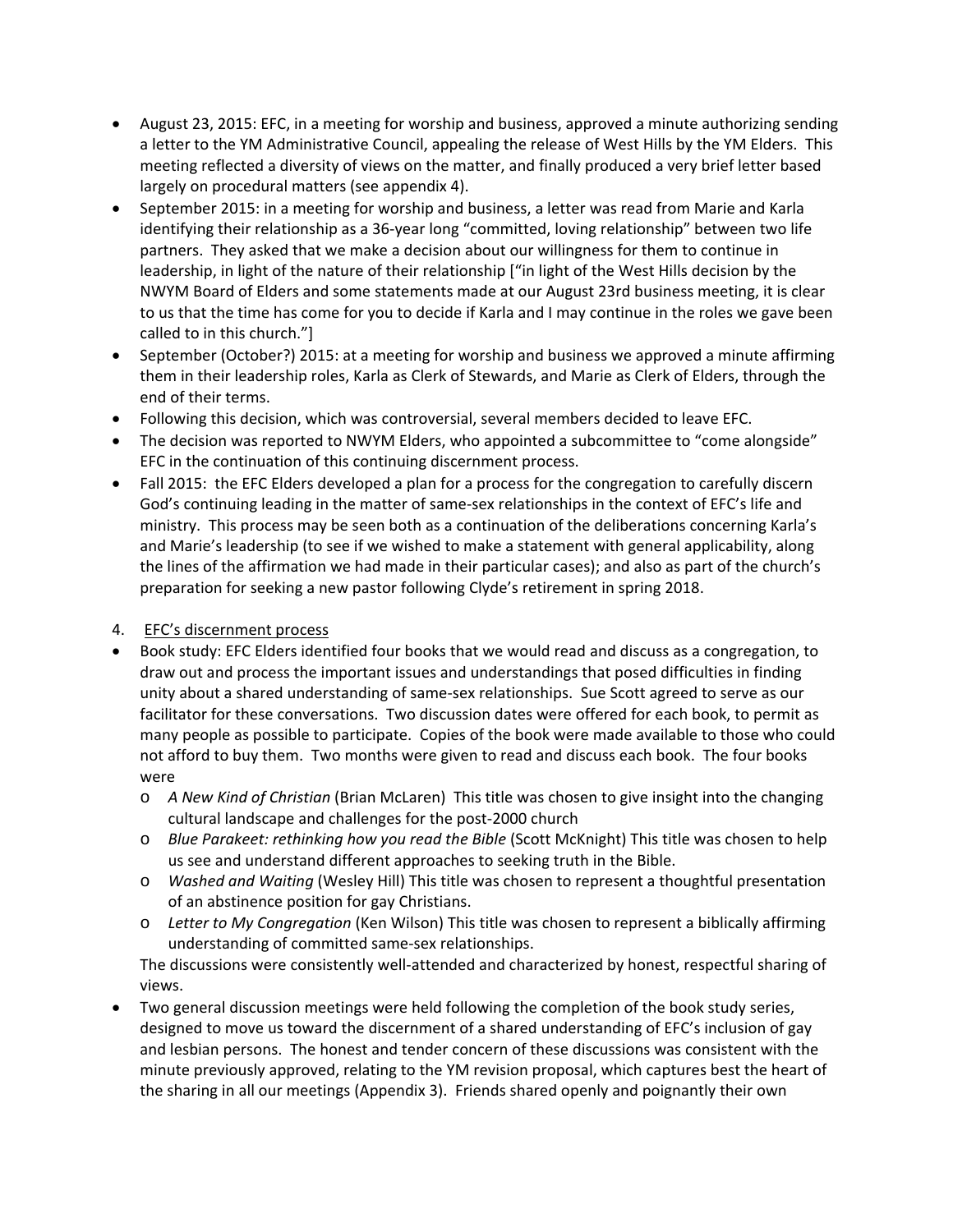experience and that of friends and family members, many of whom had been excluded from the Christian community on the basis of aspects of their sexuality.

- On the basis of the discussions at these meetings, the Elders drafted a "Statement on Human Sexuality", which was discussed at two general meetings. This statement was revised once more, and presented again at two further meetings.
- December 4, 2016: At the second of these two meetings a final version of the statement was approved (see Appendix 5).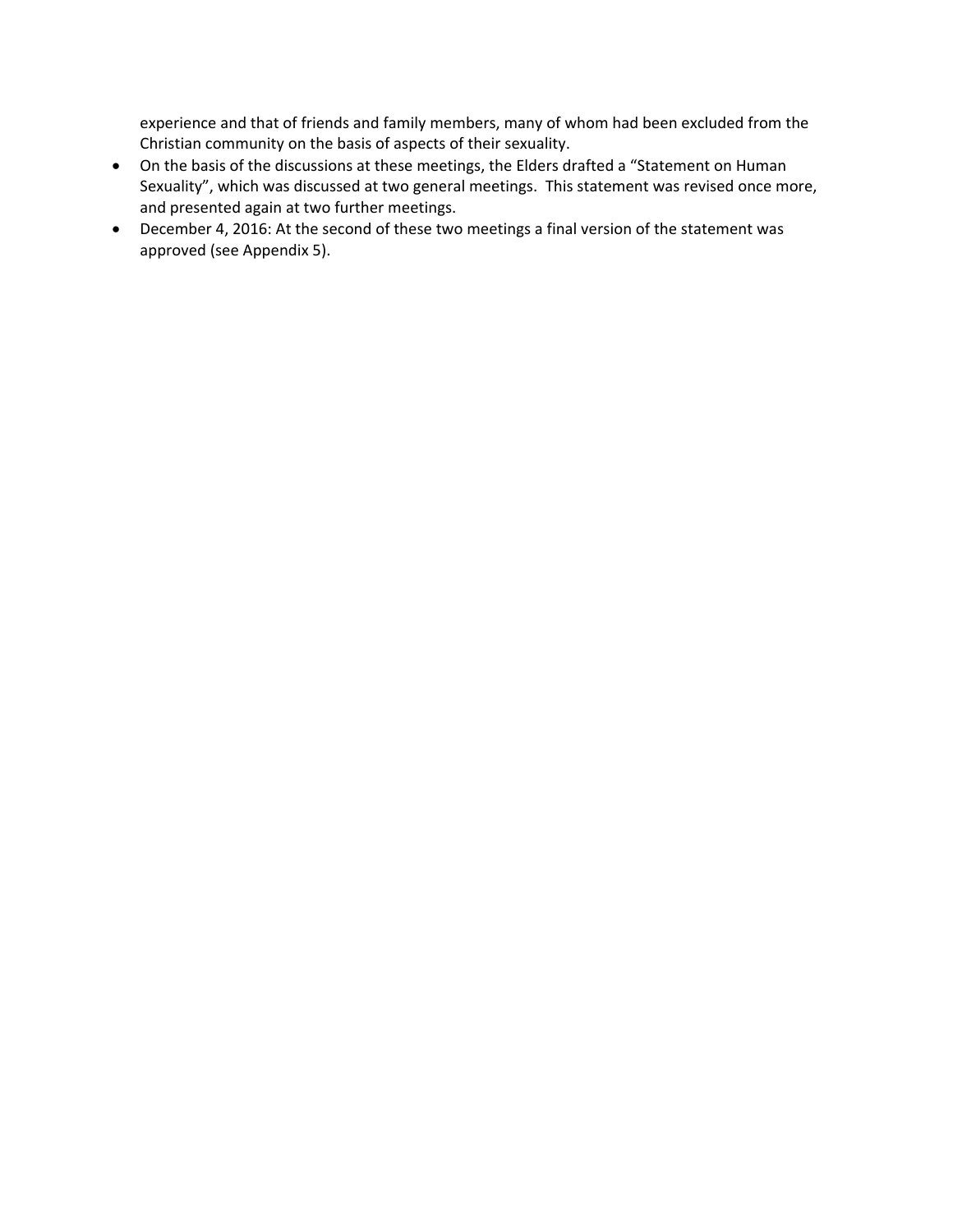**Appendix 1: Letter to NWYM churches conveying the existing and proposed revised text of the Faith and Practice statement "Christian Witness to Sexuality".** Note: only part 1 is pertinent.

April 30, 2013

Dear Friends in NWYM,

We will consider three proposed revisions to *Faith and Practice* at our annual sessions in July. Because they pertain to matters of belief, they have been fashioned under the close guidance of the Elders, as well as the *Faith and Practice* Revision Committee. For the same reason, they will be considered twice once for first reading in July 2013, and again for second reading in July 2014. In each case other Friends provided important advice to the formation of the text, which I'll describe in each case below. Because the statements and queries in *Faith and Practice* supply a vital description of our common faith and life together, we hope you will give these proposals careful attention and prayer in your local meetings prior to coming together in July. In the end, it is the voice of Christ we expect to hear and respond to faithfully.

### **Faith and Practice revision proposals for first reading in 2013.**

Proposed revisions are laid out in **bold**, and current language is given in square brackets.

1. Statement on Human sexuality (in the section titled "What Friends Believe"). At Yearly Meeting 2012 the Elders told us that they intended to charge a task force to review the current statement on human sexuality and, while not changing our historic understandings, to "season it with grace". The task force, consisting of the *Faith and Practice* Revision committee, one Elder, and one member of the Administrative Council, produced a draft proposal, which was then reviewed and approved by the Elders. In its deliberations the task force gratefully considered the advice offered by the small listening groups that met during our annual sessions in 2012.

**18. Christian Witness to Human Sexuality. We believe that God created humans with a desire for connected community, for friendship, for family, for sexual intimacy, all of which are part of God's good creation. We give testimony that the purpose of sexual intimacy is both for procreation and for formation and sustenance of bonds between husband and wife, which are good for the health and stability of the family and the community. We believe, therefore, that distortions of sexual intimacy including infidelity, premarital sex, and homosexual acts contribute to brokenness of the individual and the community. We aim to be a community whose supreme vital purpose is relationship with the Christ who lovingly pursues every person—a community that provides a place to be open, honest, and accountable with sexual desires, wounds, and brokenness—a place where people can grow in the understanding and practice of connecting intimately. We affirm the journey toward healing, reconciliation, and sexual wholeness out of loving concern for the individual and for the good of the entire community.** 

[Current statement: We hold that only marriage is conducive to godly fulfillment in sexual relationships for the purposes of reproduction and enrichment of life. We consider sexual intimacy outside marriage as sinful because it distorts God's purposes for human sexuality. We denounce, as contrary to the moral laws of God, acts of homosexuality, sexual abuse, and any other form of sexual perversion. The church, however, as a community of forgiven persons, remains loving and sensitive to those we consider in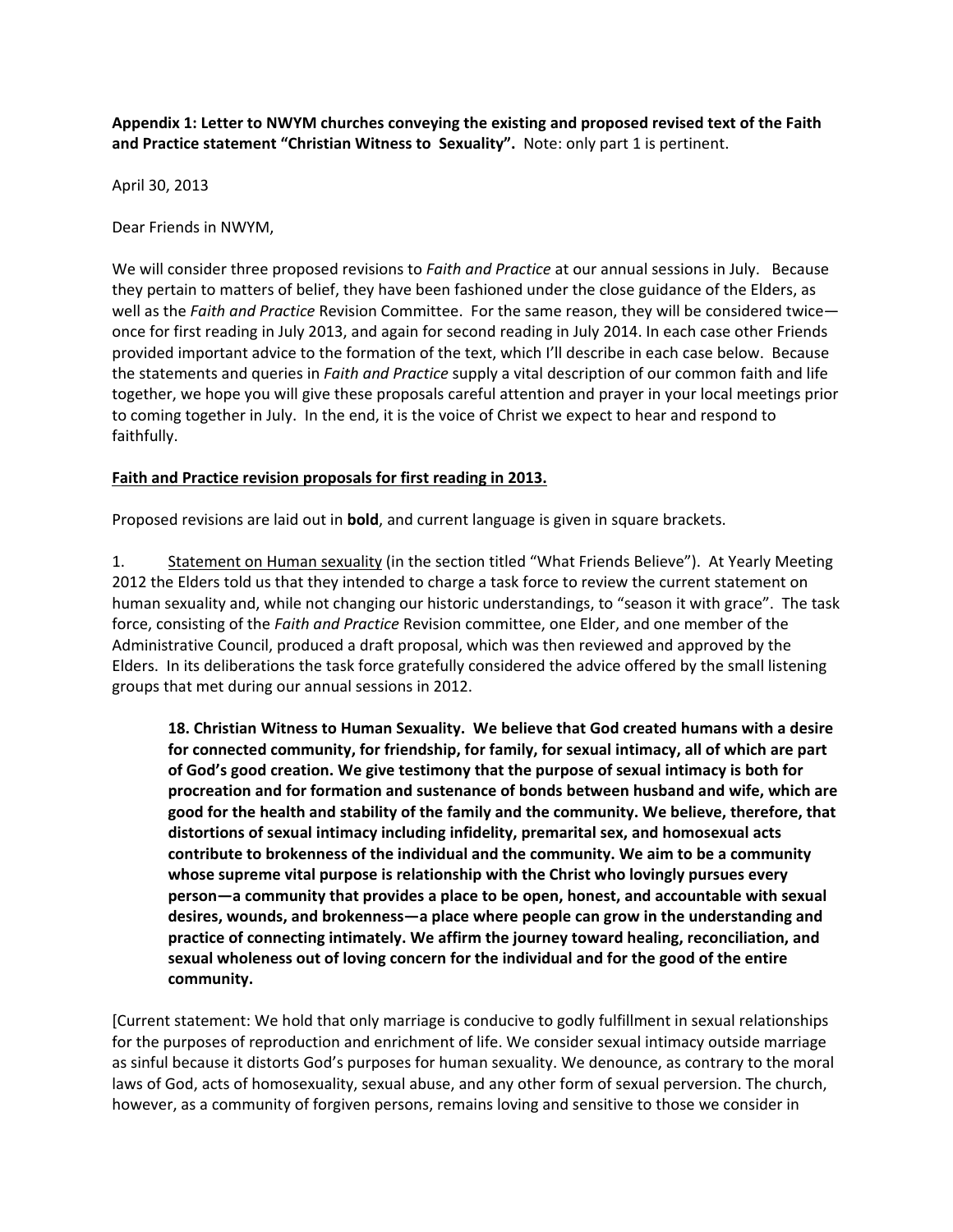error. Because God's grace can deliver from sins of any kind, we are called to forgive those who have repented and to free them for participation in the church.]

2. Query on conflict and differences. At Youth Yearly Meeting 2012 the high school youth, seeking the leading of Christ, drafted a revision to our query (#6) on dealing with conflict within the church. Middle school youth also offered input to this process. This draft was offered to the Elders, who approved it cordially with minor stylistic alterations, to be brought for first reading. It should be noted that this draft query and the draft of Query 16 that follows contain some important stylistic changes designed to help us use them more effectively in self-examination: 1) they use the first person "I" rather than "you"; and 2) they employ open-ended questions rather than those that can be answered by "yes" or "no".

**Query #6: Recognizing human imperfection, how do I strive to follow Christ's example in the way I love and respect others? When confronted with a conflict, how do I actively show Christ with a compassionate and grace-filled heart? Am I leaving space for change? How do I value the other person when charged with their reputation, remembering that they, too, are a child of God? How do I build up the individual in the light of God?**

[Current version: As followers of Christ do you love and respect each other? Do patience and consideration govern your interactions; and when differences arise, do you resolve them promptly in a spirit of forgiveness and understanding? Are you careful with the reputation of others?]

3. Query relating to harmful, addictive or distracting behaviors. This revision was made in response to discussions at our meetings for worship and business at Yearly Meeting 2010. In that discussion it was discerned that the current query relating to harmful or distracting behaviors did not represent a unity among Friends present. In January 2011, at their midyear meeting, the Representatives worked carefully on drafts to offer the Elders, which they hoped expressed the leading of Christ on these matters. Using these drafts as a starting place, the Elders composed a new query.

**Query #16: How am I attending to the Spirit of Christ in order to live a life so dependent on Him that I avoid any substance, practice, or activity that claims time or attention that is His or has the potential to harm myself or others? How do I avoid enabling others to pursue interests, activities, or substances that could ensnare them? How do I educate myself and others about the destructive potential of alcohol and other drugs?** 

[Current version: Do you discipline your mind and body to serve as instruments of the Lord? Do you avoid pornography? Do you abstain from harmful, addictive, and unnecessary drugs-including alcoholic beverages, tobacco, marijuana, and cocaine-and from profiting through their use? Do you refrain from gambling and taking part in lotteries?]

To see the current statements and queries in their context in *Faith and Practice*, consult the section titled "What Friends Believe" at http://nwfriends.org/wp-content/uploads/2012/08/faith-and-practice-2011-2012-08-20.pdf. Section 8.09 in "Organization of the Yearly Meeting" lays out the process for considering revisions.

Seeking Him together,

Tom Stave, Clerk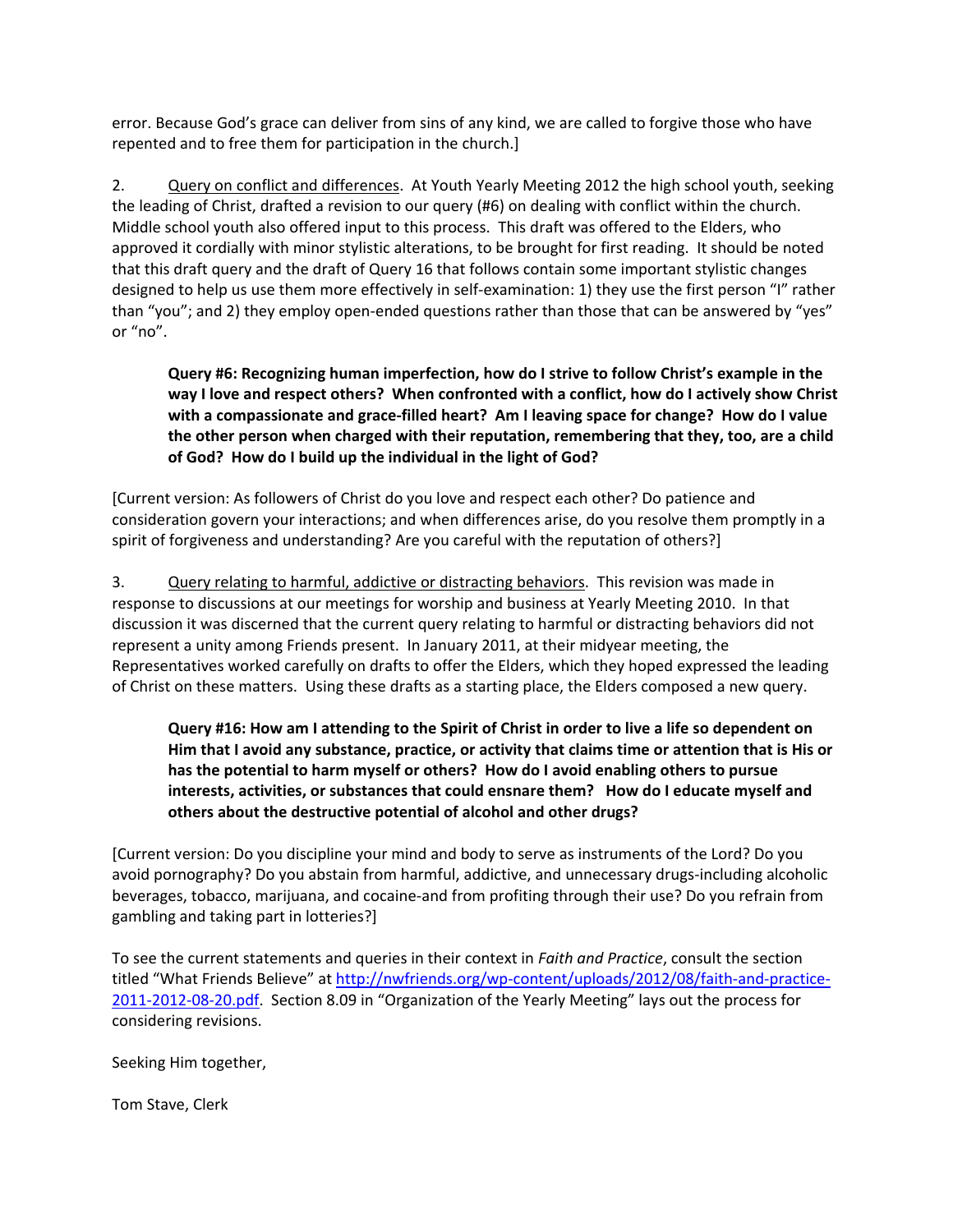#### **Attachment 2**: **One George Fox letter, Spring 2012**

Dear George Fox University Community,

We are the lesbian, gay, bisexual, transgender, queer and allied alumni of George Fox University. We are called OneGeorgeFox and we have a message of hope.

To LGBTQ students and those experiencing same-sex attraction: You are not alone. Your feelings and desires are normal and natural. And God loves every part of you, including your sexual orientation and gender identity. Many of us, just like many of you, never heard these truths while growing up or while at George Fox. Many of us felt isolated, confused and compelled to fight our same-sex attractions. However, in our post-George Fox lives, we learned to face the realities and complexities of our true selves and to live happy lives and enjoy healthy relationships that are consistent with our sexual orientations. Life gets better. And there are people, including people of devout faith, who care about you, who want you to live a free, honest life, and who will walk with you on the sometimes-scary journey toward authenticity and wholeness.

To the broader George Fox community: There are many LGBTQ people that are part of this community. Treat us with respect. Treat us as fully human. Don't make fun of us. Instead, stand up for us when you see us being bullied or harassed. We are human beings just like you and share similar hopes and dreams. We want to fall in love with someone. We want to have a family. We want to feel safe. To learn more about us, ask us questions. And listen.

To allies who have not voiced their support: Please come out in support of LGBTQ students! They need to know you are there. These students encounter prejudice, judgment, condemnation and bullying, and they need to know who will be safe to talk to and who will treat them with care and respect. Whether you are a student, a faculty member, an administrator or otherwise connected to the George Fox community, LGBTQ students need to know you exist.

To the George Fox administration, its Human Sexuality Committee, the Board of Trustees and the Northwest Yearly Meeting of Friends: Like heterosexual people, most of us have a very basic human need for the emotional intimacy and physical affection that comes from a committed relationship. Consequently, making acceptance of LGBTQ people within the George Fox community contingent on celibacy is not loving or responsible. We are not asking for permission to live "a promiscuous gay lifestyle." We want a spouse. We want a family. We want romance! And we deserve a community that accepts us and will nurture our relationships and our families. We are building that community now through our alumni group, OneGeorgeFox. The students are also building that community through a student group called GFU Common Ground.

Some people will probably respond to this letter by telling us that we are free to pursue that community, but not at George Fox. That position denies reality. We are George Fox. We are part of this community. We have great friendships here. We spent years studying and learning about ourselves while at George Fox. We also carry the name of our alma mater with us on our resumes, professional bios and publications. Moreover, a place like George Fox should be open to reexamining long-held beliefs, particularly when there are significant numbers within that community who are harmed by existing policies and who hold different beliefs. The George Fox community has always contained LGBTQ students. Our hope is that we can be part of creating change within our community, so that LGBTQ students can come to George Fox to study, to worship and to serve, in a safe and affirming environment.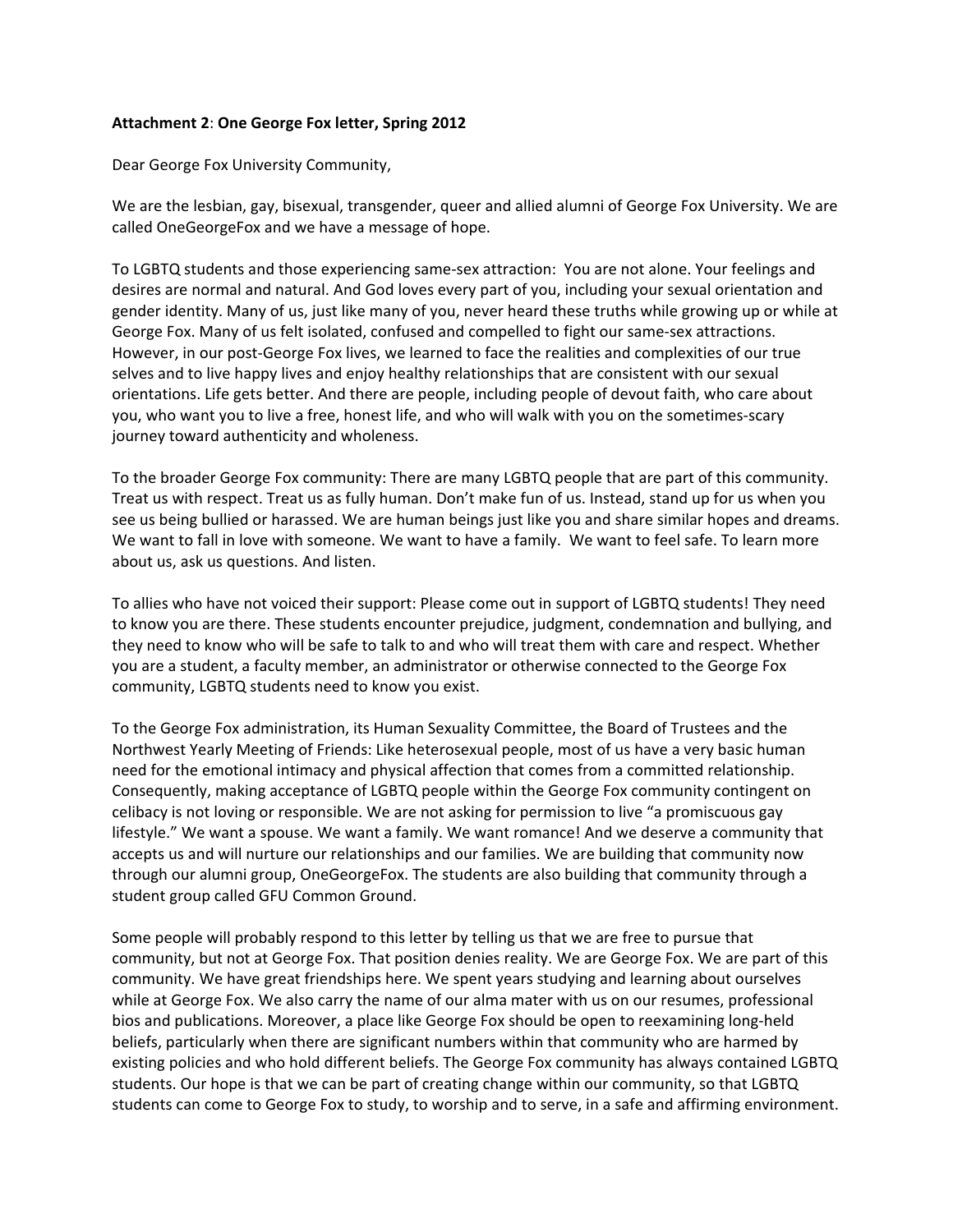To students, alumni and others who would like to talk more about this or who need support, please reach out to us. We are a diverse, open and vibrant community that is excited to meet you. If you would like to connect with one of us, email contact@onegeorgefox.org or visit www.onegeorgefox.org for some helpful resources.

With much love and hope for the future,

[List of signers follows]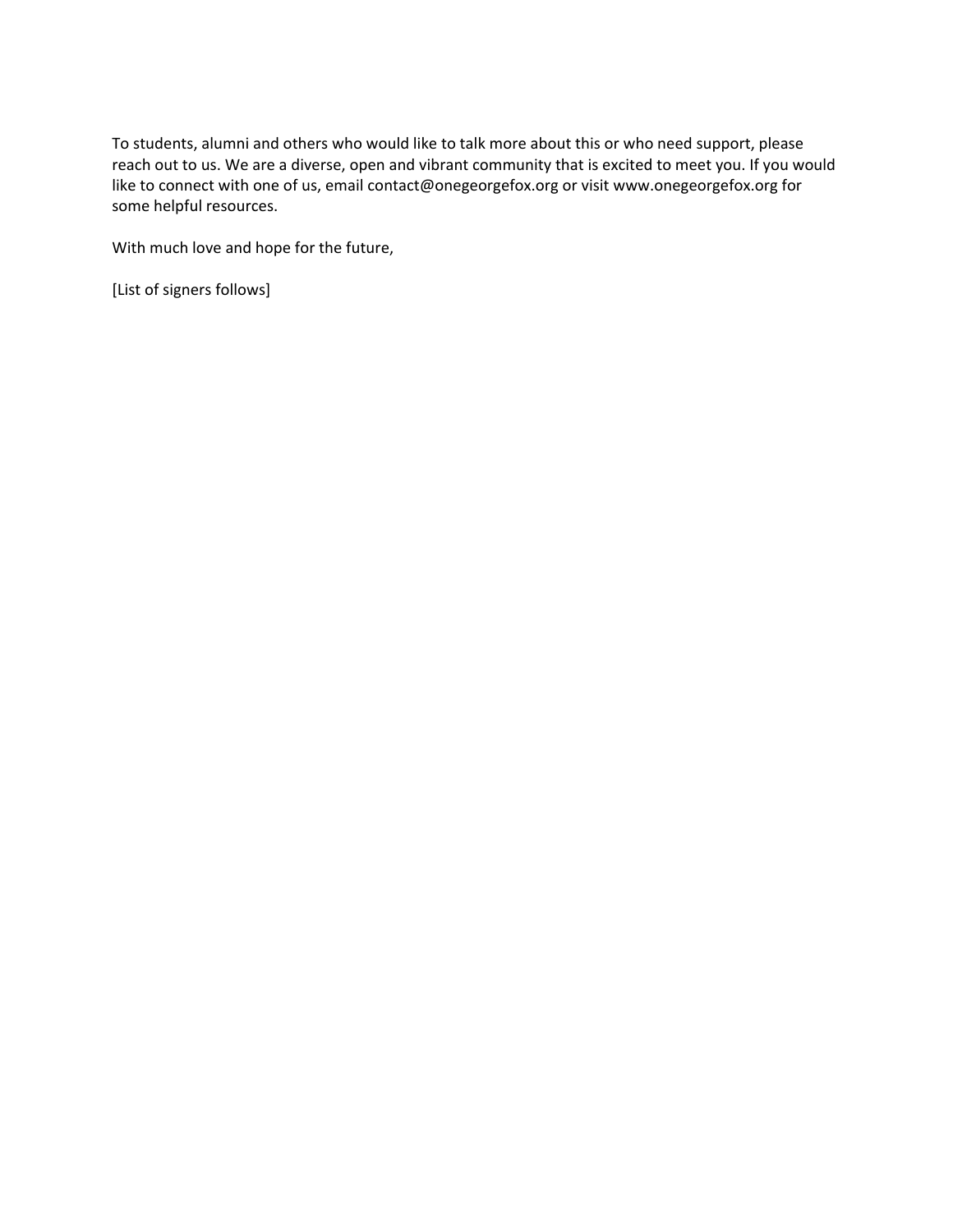#### **Appendix 3: EFC response to NWYM F&P revision proposal:**

Eugene Friends Church Meeting for worship and business April 13, 2014

#### Minute on proposed revision of the F&P statement on Human Sexuality

The following minute was approved. The meeting was clerked by presiding clerk Lorri Morse. At the request of the EFC Elders, and with the clerk's approval, the discussion of this issue was clerked by Tom Stave. There were approximately 30 people in attendance.

"At our April 13, 2014 business meeting Eugene Friends Church considered the proposed revision to our *Faith and Practice* statement on Human Sexuality. In our discussions, we affirmed that we love and respect one another, despite differences we may have in our understandings about these issues. We also affirmed that our unity is found in Jesus Christ and his love for us, rather than in our agreement about issues. We committed ourselves to listening together for the voice of Jesus Christ, our teacher.

"We affirmed the proposed statement's positive description of God's purposes for human sexuality, and God's concern for wholeness in relationships, including those in which our sexuality is involved. Our general impression was that the proposed new statement was kinder in tone. As we considered the specific issues, particularly same-sex relationships, we expressed a number of concerns and perplexities. Many of us related stories of friends and family members who are in active same-sex relationships, and who have left the church because of their experiences of hurt and rejection and a feeling of endangerment in the church. The church as a safe place for gay and lesbian people was a frequent theme. Those who shared these stories urged that we consider actual experiential knowledge of healthy same-sex relationships in our discussions; and that we treat gay/lesbian people as individuals rather than as a homogeneous group. We expressed a strong desire to make love for gay and lesbian people a strong factor in our deliberations. We confessed that our own sinfulness, both sexual and otherwise, is no less than that of those expressing same-sex attraction in their relationships. Several expressed a struggle between the desire to honor what they understand is the Bible's teaching about the sinfulness of same sex relationships, and the desire to act in an authentically loving and including way to those in these relationships. Concern was expressed by several that both statements would repel their gay and lesbian friends who might want to fellowship with us. Many shared their sense of the complexity and difficulty of the issues, and noted that a conclusion satisfactory to most Friends is hard to see at this point. APPROVED"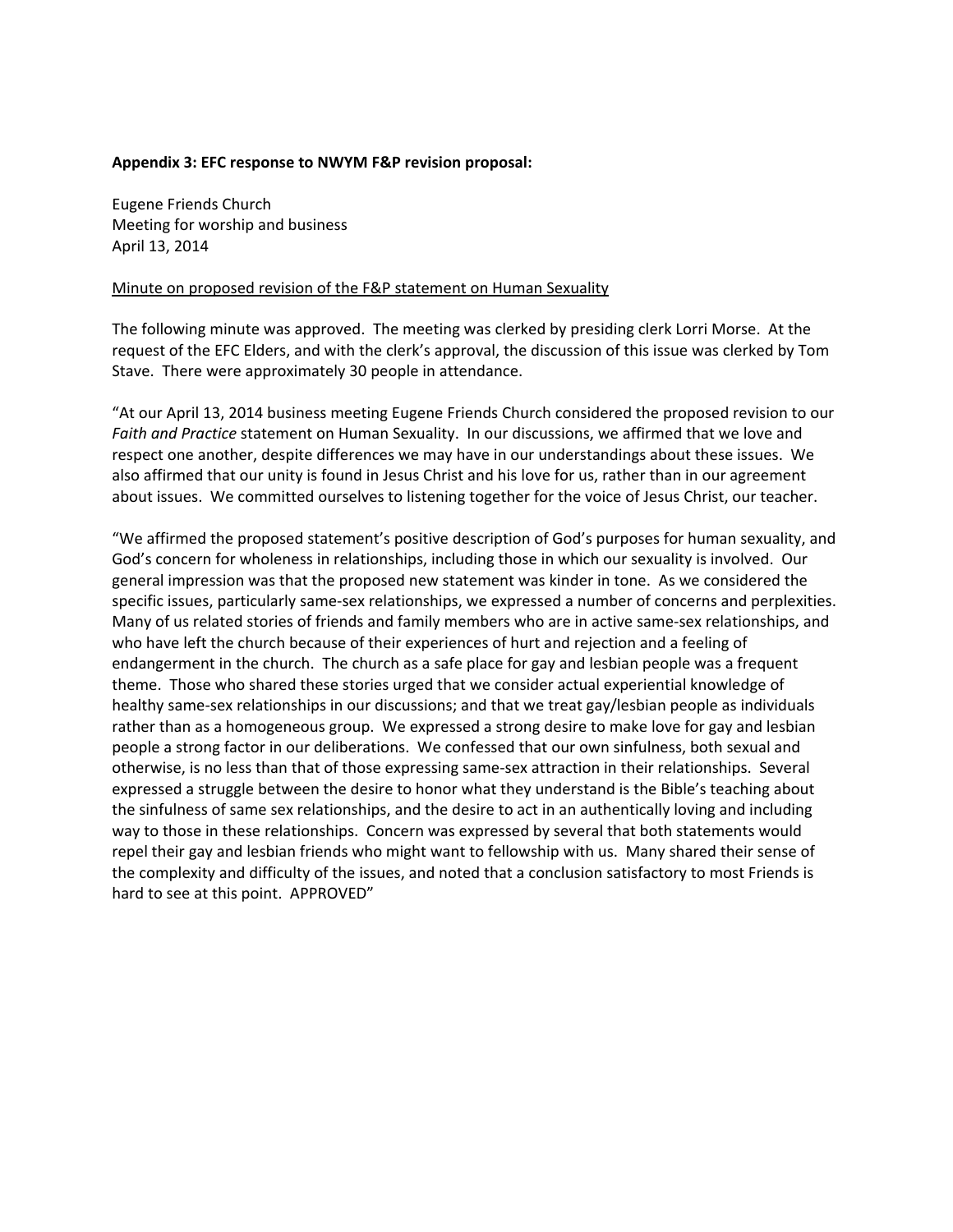## **Appendix 4: EFC appeal letter**

August 23, 2015

To: Mark Kelley, NWYM Presiding Clerk From: Eugene Friends Church Joanne Halgren, Presiding Clerk

Eugene Friends Church in its Monthly Meeting of August 23, 2015 (33 persons present), approved the following:

Eugene Friends Church Monthly Meeting respectfully requests, according to 1.03.04 of "Business procedures" in *Faith & Practice*, that West Hills Friends not be released or disconnected from the Yearly Meeting until a time when the Board of Elders may report their action to the Yearly Meeting "in plenary session…allowing time for prayerful consideration of issues raised by the report…."

Six Friends stood aside from this decision.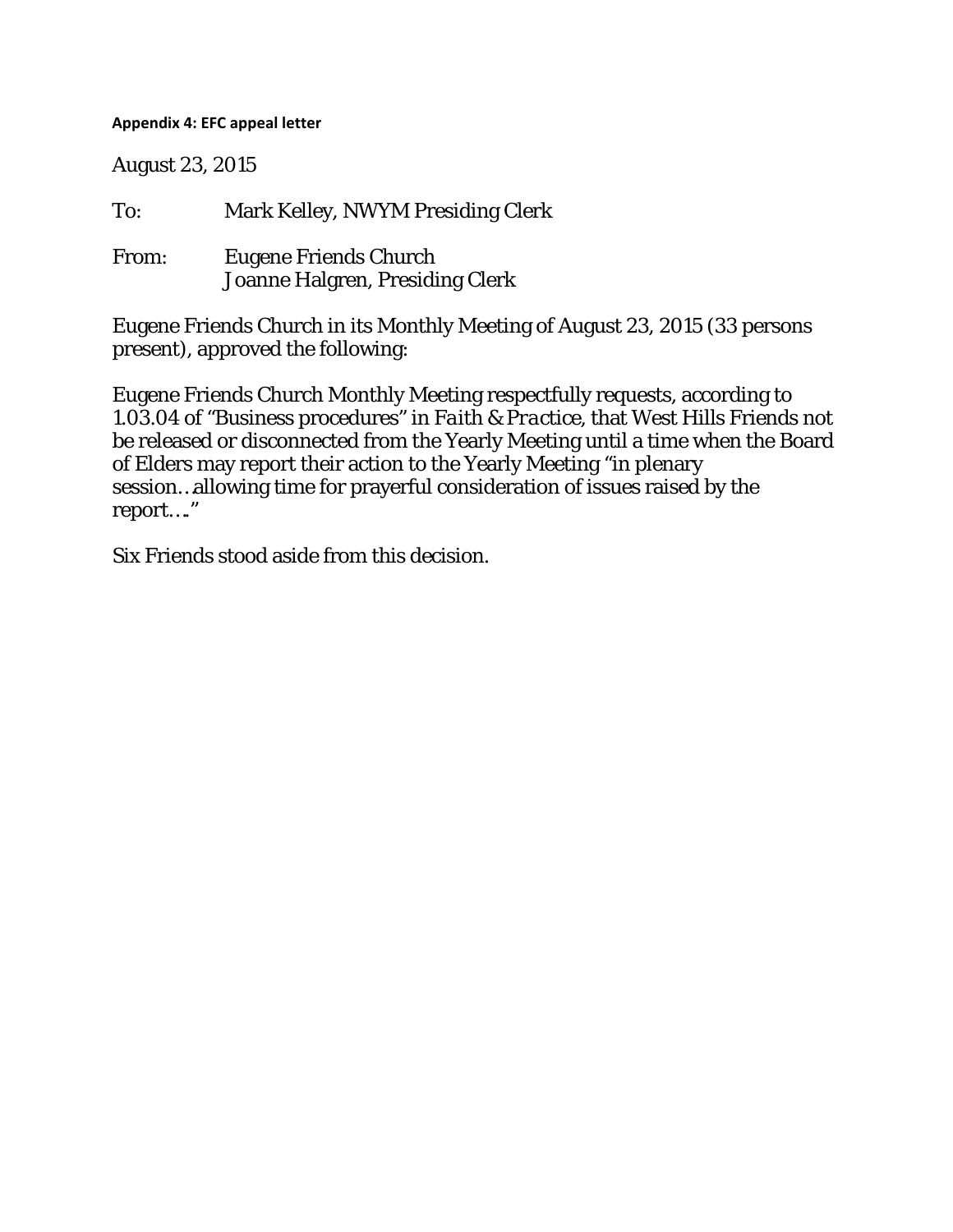## **Appendix 5: Final EFC "Statement on Human Sexuality", approved 12/4/2016**

# Eugene Friends Church statement on human sexuality

*History and context: The statement that follows describes a consensus that EFC has discerned regarding our understanding of committed relationships between persons of the same sex. We have arrived at this point in our journey after a more than year-long process of listening to each other, the Bible, various Christian writers, our own experience and that of others, and to the Holy Spirit. We acknowledge with humility that individual Christians have come to different personal understandings of the leading of the Holy Spirit in the matter of same-sex sexual relations. Some believe that sexual abstinence is the only appropriate response, while others believe that God blesses committed monogamous relationships between two persons of the same sex. We value each individual's contribution to our discernment, and trust that all have sought the Spirit's leading with faithfulness and humility. While our discussions were well attended and vigorously engaging, we also recognize that some in our community did not choose to participate in the process, and we respect their decision. While the statement expresses the sense of our leading as a community, we acknowledge and respect that the views of some individuals may not be in complete unity with its conclusions. We also agree to remain attentive to the Holy Spirit who continues to speak to us. The statement follows:* 

**Statement: Eugene Friends Church affirms that God created humans with a desire for connected community, for friendship, for family, and for loving sexual intimacy, all of which are part of God's love and God's good creation; and we commit to teach and encourage those values that strengthen and support committed sexual relationships: love, commitment, respect, equality and fidelity. We will not exclude any person from full participation in the life and ministry of Eugene Friends Church solely on the basis of their sex, gender identity, sexual orientation, or commitment to a lifelong monogamous same-sex relationship.** 

What we learned about ourselves and God's call through our discernment process: In the process of listening and laboring together, we have discerned the following:

- We affirm that the Kingdom of God is all-embracing, and the call of Christ is for every person to follow.
- We maintain our unity through our common commitment to Christ and to this particular Christian community.
- We respect that all those participating in these discussions affirm a belief in the authority of the Bible, but that on some matters our conclusions differ. As a community we conclude that biblical texts are not condemning of monogamous, committed same-sex relationships, while accepting in love and humility that some individual members do not concur.
- We recognize that many persons have suffered great harm and shame as a result of having been excluded from full participation in the Christian community on the basis of their sex,